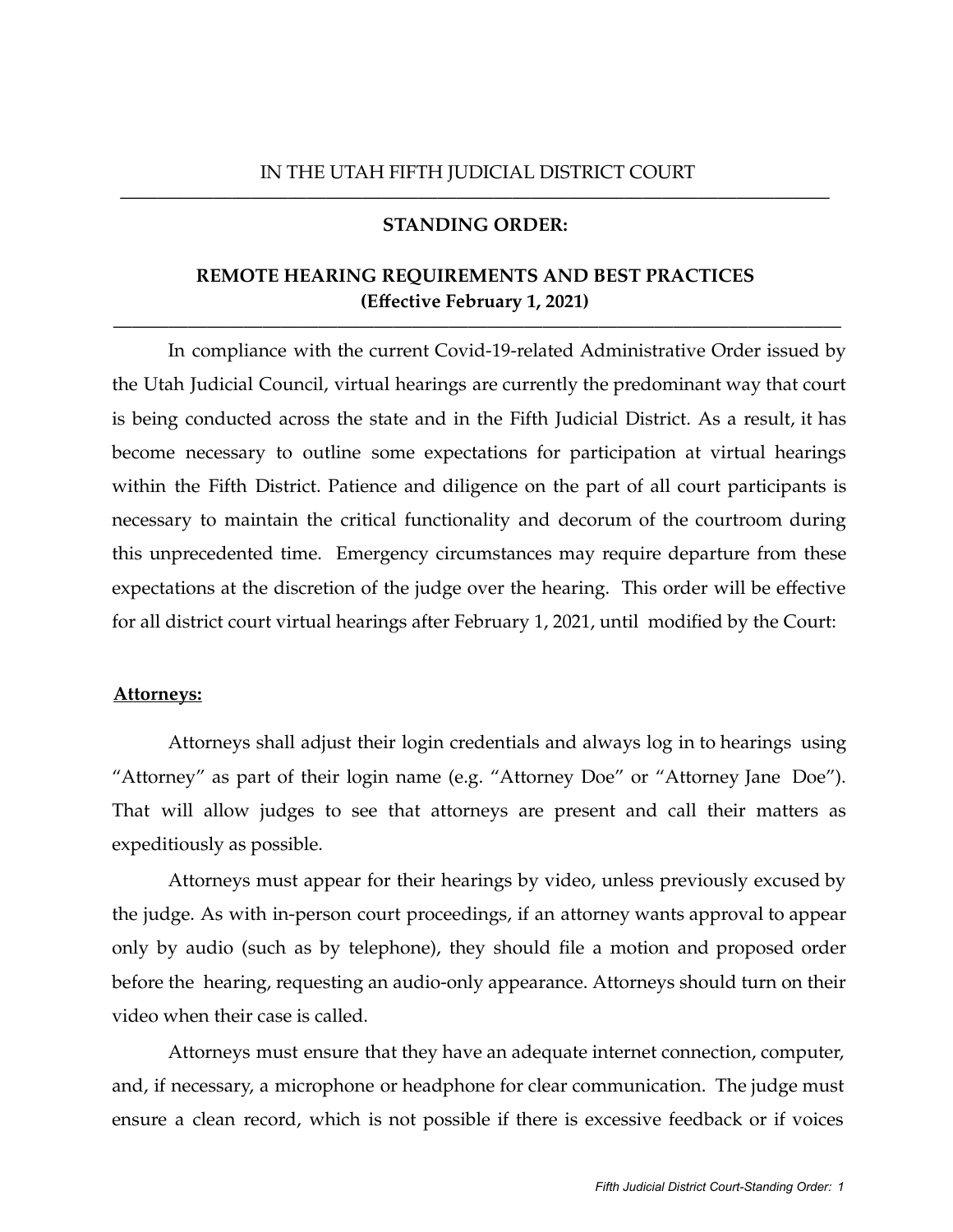cannot be heard. A common problem occurs when two devices are too close together such that excess feedback is created. Further, attorneys should plan to present testimony in a way that avoids excess feedback and ensures a clear record. Many newer devices have quality noise-cancelling microphones. A judicial assistant at the courthouse can assist in confirming that microphones are working. Attorneys must also participate in virtual hearings from locations that are quiet, discrete, and free from background noise and excessive activity.

Attorneys are responsible for providing court-hearing links to their clients (including those clients for whom the attorney appears as counsel of record in court-appointment contexts) and witnesses. They should also make clients and witnesses aware of the court participation expectations outlined in this Order. For substantive hearings, attorneys must ensure that their witnesses and clients appear by video. Video will be required for any witness who provides testimony, and for all criminal defendants who enter guilty or no contest pleas or who are sentenced. This requirement may only be waived if there is a prior motion, or if an emergency accommodation is necessary.

Attorneys must also ensure that the Court, witnesses and opposing parties have copies of exhibits that will be used in hearings.

Attorneys should wear appropriate courtroom attire for virtual court appearances.

## **Parties and Witnesses:**

Parties and witnesses should go to *https://www.webex.com/test-meeting.html#* to test microphone, speakers and cameras BEFORE Webex court hearings.

Parties and witnesses should log in to their hearings with their full names, and turn on their videos when their case is called.

Parties and witnesses should arrange in advance to attend hearings by video, when possible, and must attend by video to testify or enter guilty pleas unless excused by the judge. A public computer terminal is available in each courthouse in the District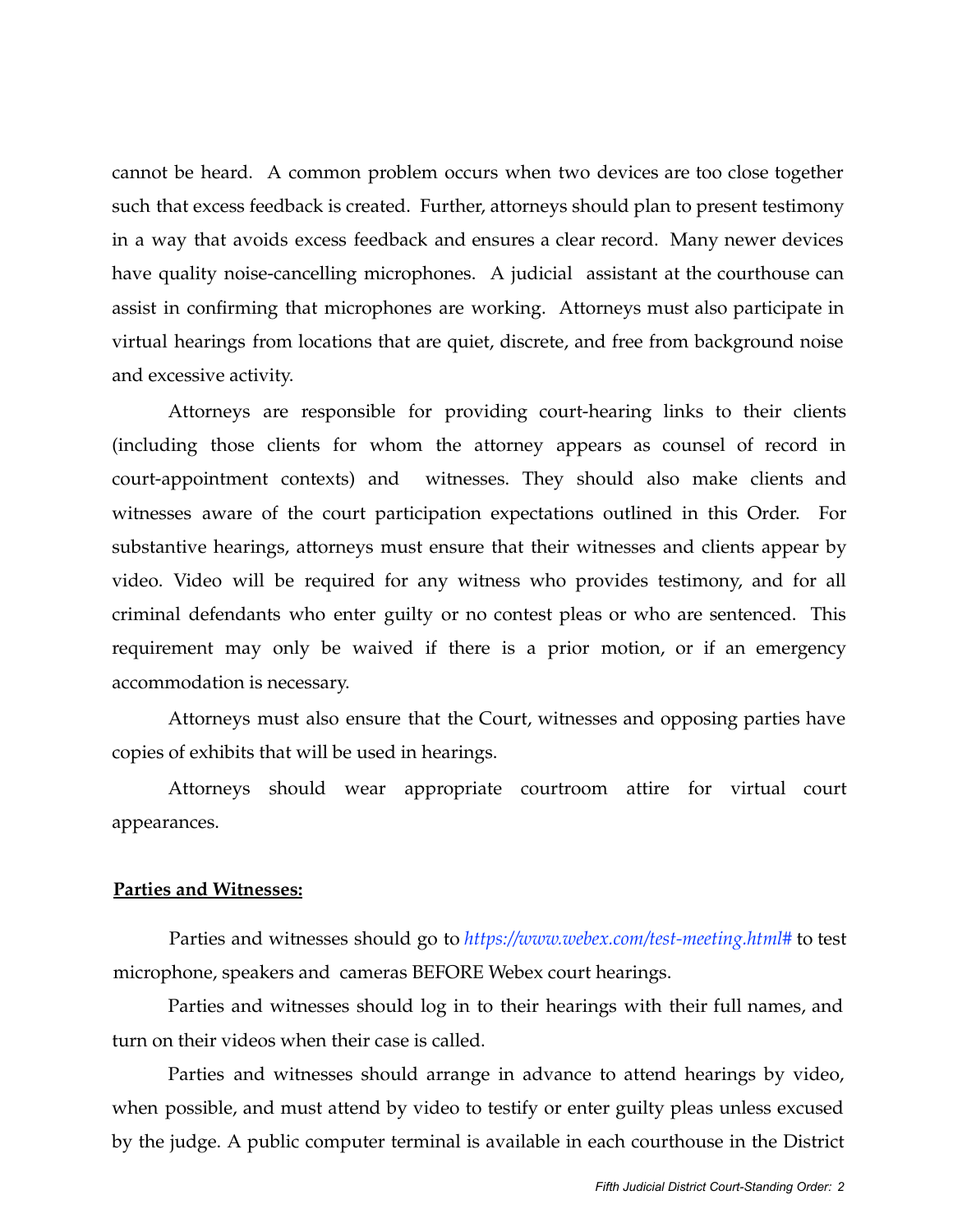for use by parties and witnesses. Parties and witnesses who cannot attend their hearings by video should contact their attorneys. Telephone appearances by parties may be allowed by the judge over the hearing in some circumstances where video is not available.

Parties and witnesses should remember that virtual court is the same as in-person court; dress appropriately, find a quiet place to attend the hearing, sit still, don't eat, don't smoke, etc. Make sure that other obligations (i.e., work) do not interfere with court attendance and participation. Appearance in court, whether virtual or in-person, can take several hours, depending on the number and order of hearings on a given day.

Parties and witnesses who join court proceedings already in session should not interrupt, but rather remain muted until their case is called. Parties and witnesses who are late and have missed their hearings should remain in the Webex proceeding and wait until the judge has finished calling through the hearings on the calendar before speaking up and alerting the judge to their presence. Parties and witnesses who are late, or who are having trouble accessing Webex hearings should also contact their attorneys or the clerks at the courthouse.

# Evidence:

If exhibits will be presented at a hearing, they must be submitted to the judge before the hearing. Each proposed exhibit should be a separate .pdf file and should be named according to the party submitting the exhibit (e.g. "Petitioner's Exhibit 1" or "Respondent's Exhibit A").

Unless otherwise directed by the judge, all proposed exhibits must be emailed to the court clerk, with the emails copied to opposing counsel. Respondents in protective order and stalking cases shall not email petitioners if prohibited by protective orders and injunctions. If there is not a scheduling order in the case with specific deadlines, all proposed exhibits must be submitted at least two business days before the hearing.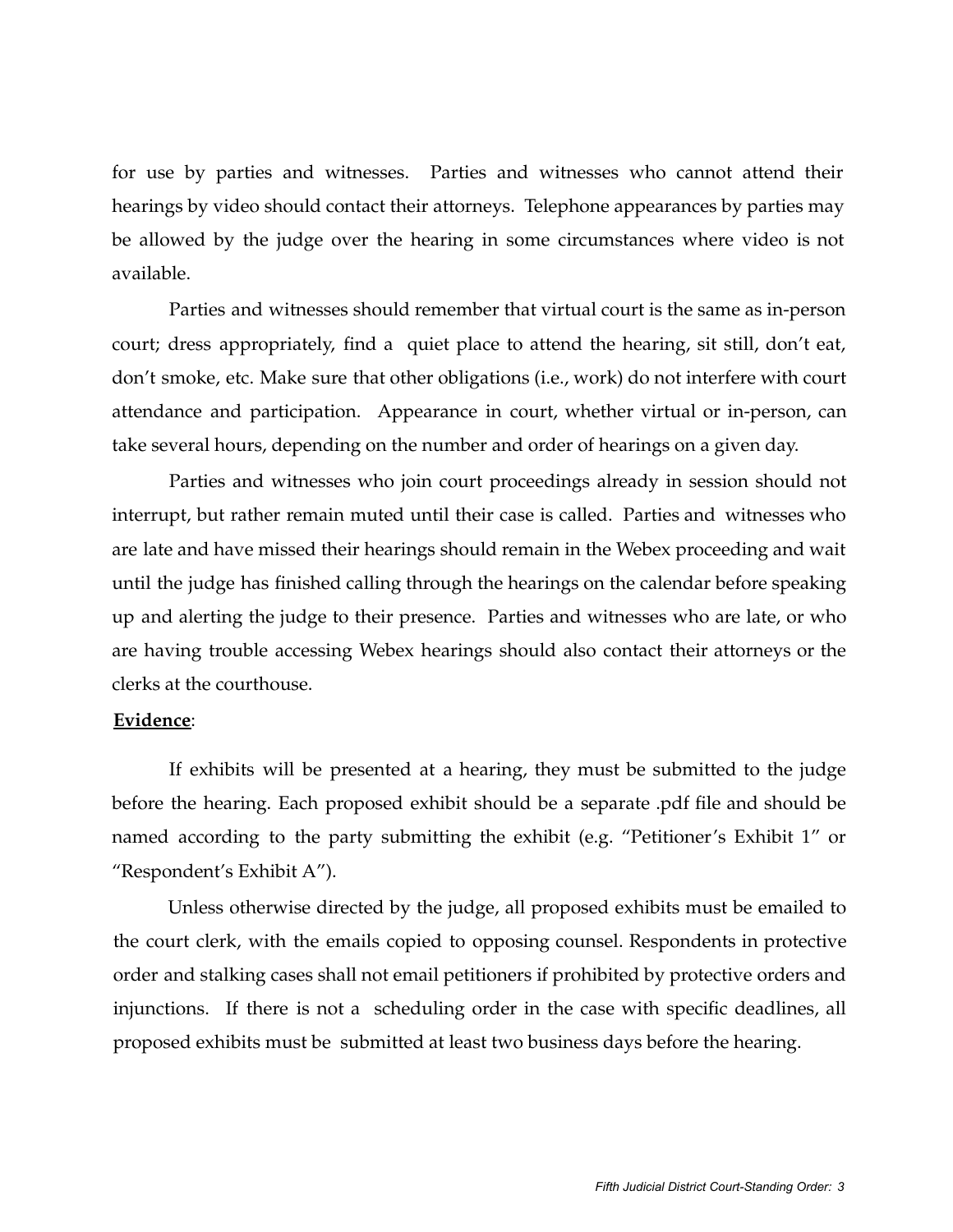Appreciation is expressed for the ongoing extraordinary efforts of court participants during this unprecedented time.

Dated: January 29, 2021

By: /s/ Keith C. Barnes

Presiding District Court Judge

By: /s/ Matthew L. Bell

Associate Presiding District Court Judge

By: /s/ John J. Walton

District Court Judge

By: /s/ G. Michael Westfall

District Court Judge

By: /s/ Eric A. Ludlow

District Court Judge

By: /s/ Jeffrey C. Wilcox

District Court Judge

By: /s/ Ann Marie McIff Allen

District Court Judge